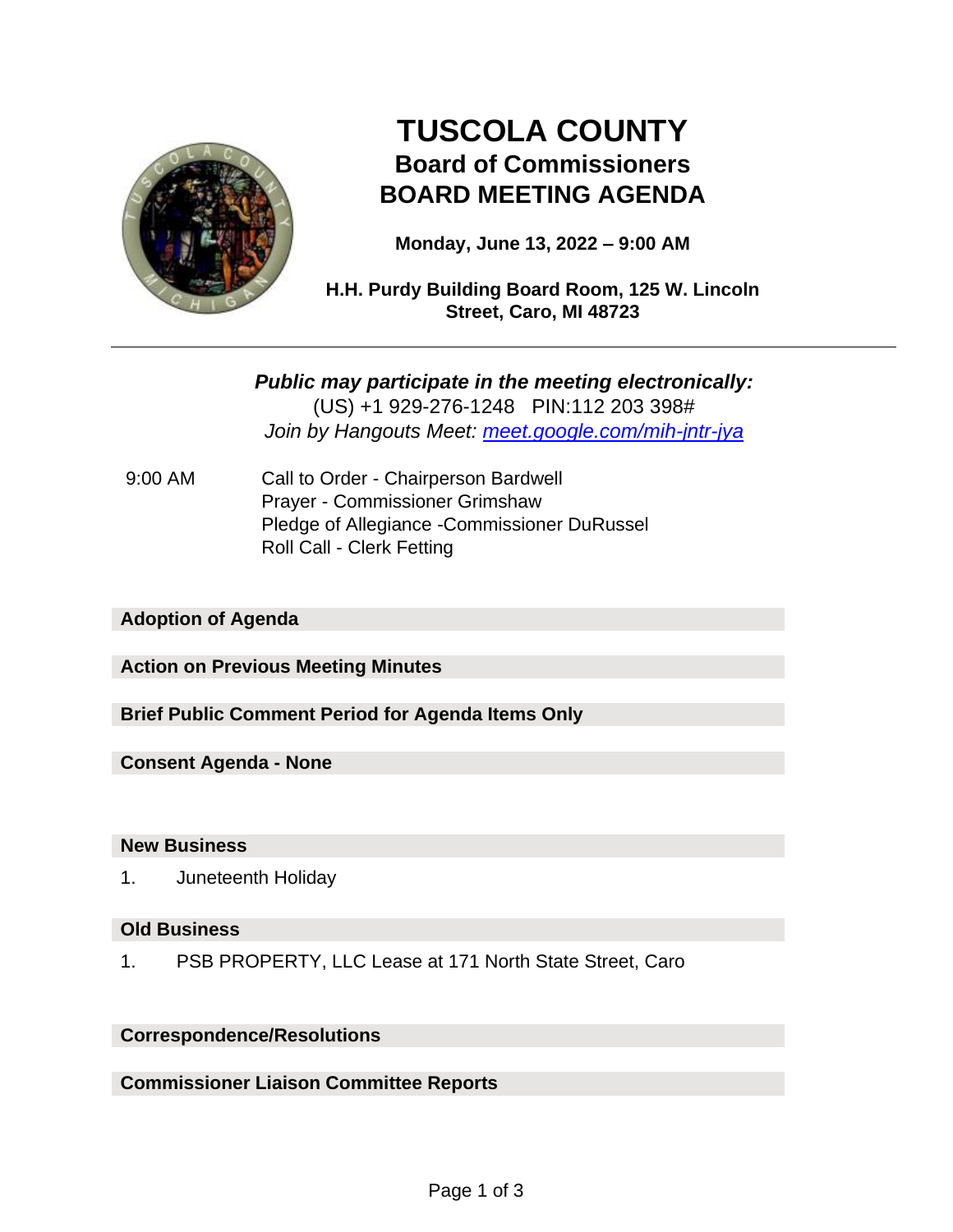## **Young**

Board of Public Works

County Road Commission Liaison

Dispatch Authority Board

Genesee Shiawassee Thumb Works

Great Start Collaborative

Human Services Collaborative Council (HSCC)

Jail Planning Committee

MAC Agricultural/Tourism Committee

Region VII Economic Development Planning

Saginaw Bay Coastal Initiative

Senior Services Advisory Council

Tuscola 2020

Local Units of Government Activity Report

## **Bardwell**

Behavioral Health Systems Board

Caro DDA/TIFA

Economic Development Corp/Brownfield Redevelopment

MAC 7th District

MAC Workers Comp Board

MAC Finance Committee

TRIAD

Local Units of Government Activity Report

# **Vaughan**

Board of Health

County Planning Commission

Economic Development Corp/Brownfield Redevelopment

MAC Environmental Regulatory

Mid-Michigan Mosquito Control Advisory Committee